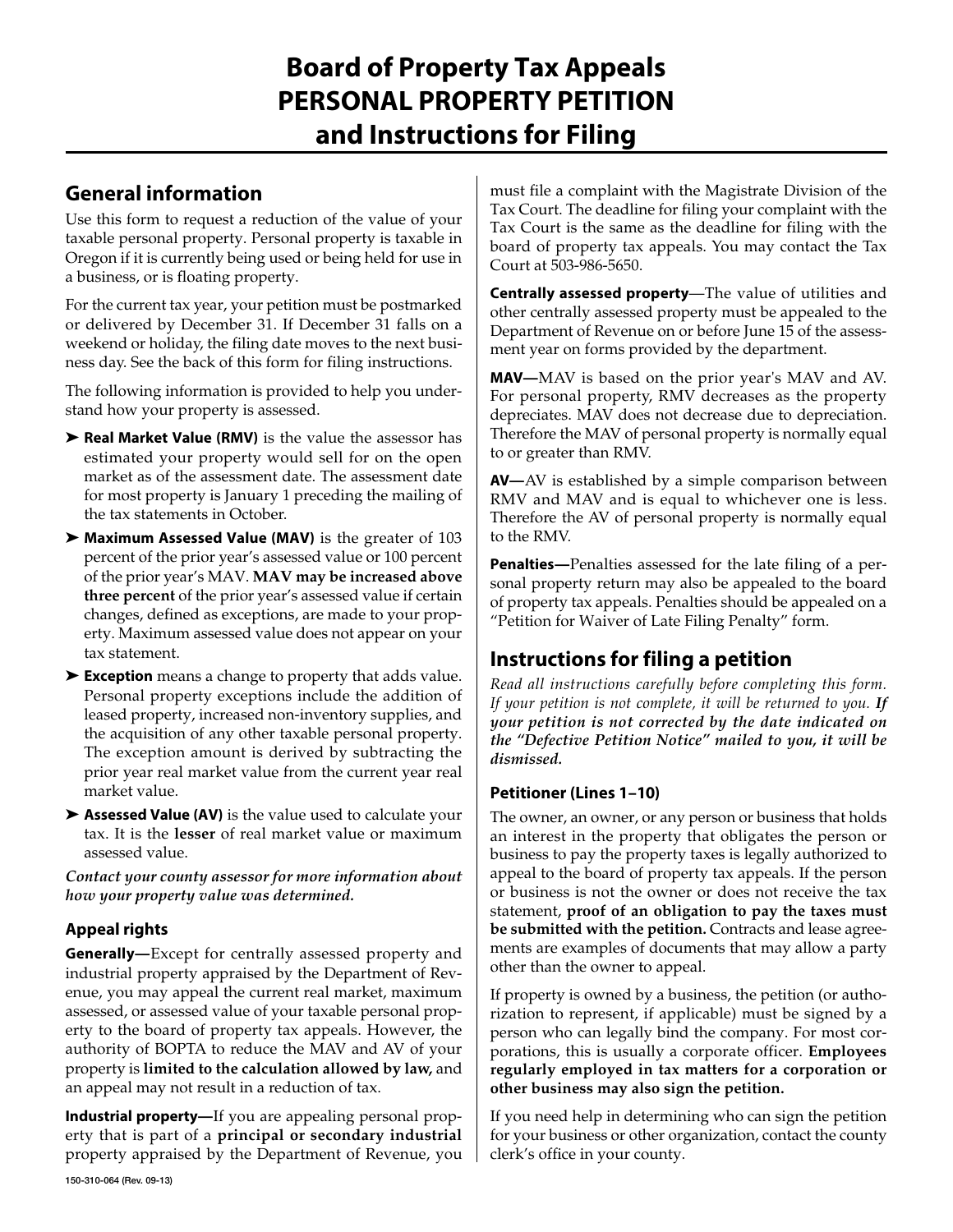#### **Authorized representative (Lines 11–22)**

The law allows only certain people to sign the petition and appear at the hearing to represent the petitioner.

#### **Those people who need a signed authorization from the petitioner in order to sign the petition include:**

- $\bullet$  A relative of the owner(s). Relative is defined as: spouse, (step)son, (step)daughter, (step)brother, (step)sister, (step)father, (step)mother, grandchild, grandparent, nephew, niece, son- or daughter-in-law, brother- or sister-in-law, father- or mother-in-law.
- A real estate broker licensed under ORS 696.022.
- A real estate appraiser certified or licensed under ORS 674.310, or registered under ORS 308.010.
- A person duly qualified to practice accountancy in the state of Oregon. This includes Oregon licensed CPAs or PAs, or CPAs from another state who have proof of substantial equivalency authorization from Oregon.
- • A lessee, if the lessee is **not** obligated to pay the taxes. Lessees obligated to pay the taxes are not required to provide authorization from the owner, but must provide proof of the obligation.

An attorney-in-fact under a general power of attorney executed by the owner of the property can also sign the petition and appear at the hearing to represent the petitioner. The attorney-in-fact must provide a copy of the general power of attorney with the petition.

#### **Those people who do not need a signed authorization from the petitioner in order to sign the petition include:**

- An attorney-at-law. The attorney's Oregon state bar number must be included on the petition.
- Legal guardian or conservator of the owner(s) with court appointment.
- Trustee in bankruptcy proceedings with court appointment.

### **Attendance at hearing (Line 23)**

Checking "yes" means that you or your representative or both of you will attend the hearing. Checking "no" means that neither you nor your representative will attend the hearing. If you do not attend the hearing, the board will make a decision about the value of your property based on the written evidence you submit.

If you check yes or don't check any box in this section, the board will schedule a hearing and notify you of the time and place to appear. **Hearings will be scheduled between the first Monday in February and April 15.** Some counties have established time limits for you and the assessor to present evidence. The board clerk can advise you of your county's procedure.

#### **Property information (Lines 24–27)**

You must include the assessor's account number or a copy of your tax statement with your petition.

#### **Real market value (Lines 28–32)**

You may appeal the total real market value of your property or the value of a specific item, category, or schedule. The assessor can provide you with an itemized listing of the real market value of the items, categories, or schedules assessed to your account. You should review these values carefully before filing your petition.

Enter a description of the property, the value you are appealing, and the value you are requesting in this section. The requested value should represent what you think your property was worth on the open market as of **January 1 of the current year.**

#### **Assessed value (Line 33)**

Enter the AV from your tax statement or the assessor's records. A new AV may result from your appeal based upon the RMV or MAV determined by the board.

*Note: Even if the board reduces the real market value of your property, your tax bill may not change unless the real market value is reduced below the assessed value.*

### **Evidence of property value (Lines 34–37)**

Explain the basis of your appeal and provide evidence that the value the assessor has placed on your property is incorrect. The Department of Revenue information circular, *How to Appeal Your Property Value,* contains information about the type of evidence needed for a successful appeal.

**All evidence submitted to the board, including pictures and appraisals, will be kept by the board.** It will not be returned to you.

#### **Declaration and signature (Lines 38–39)**

Sign and date the petition form. The petition will be considered defective if not signed.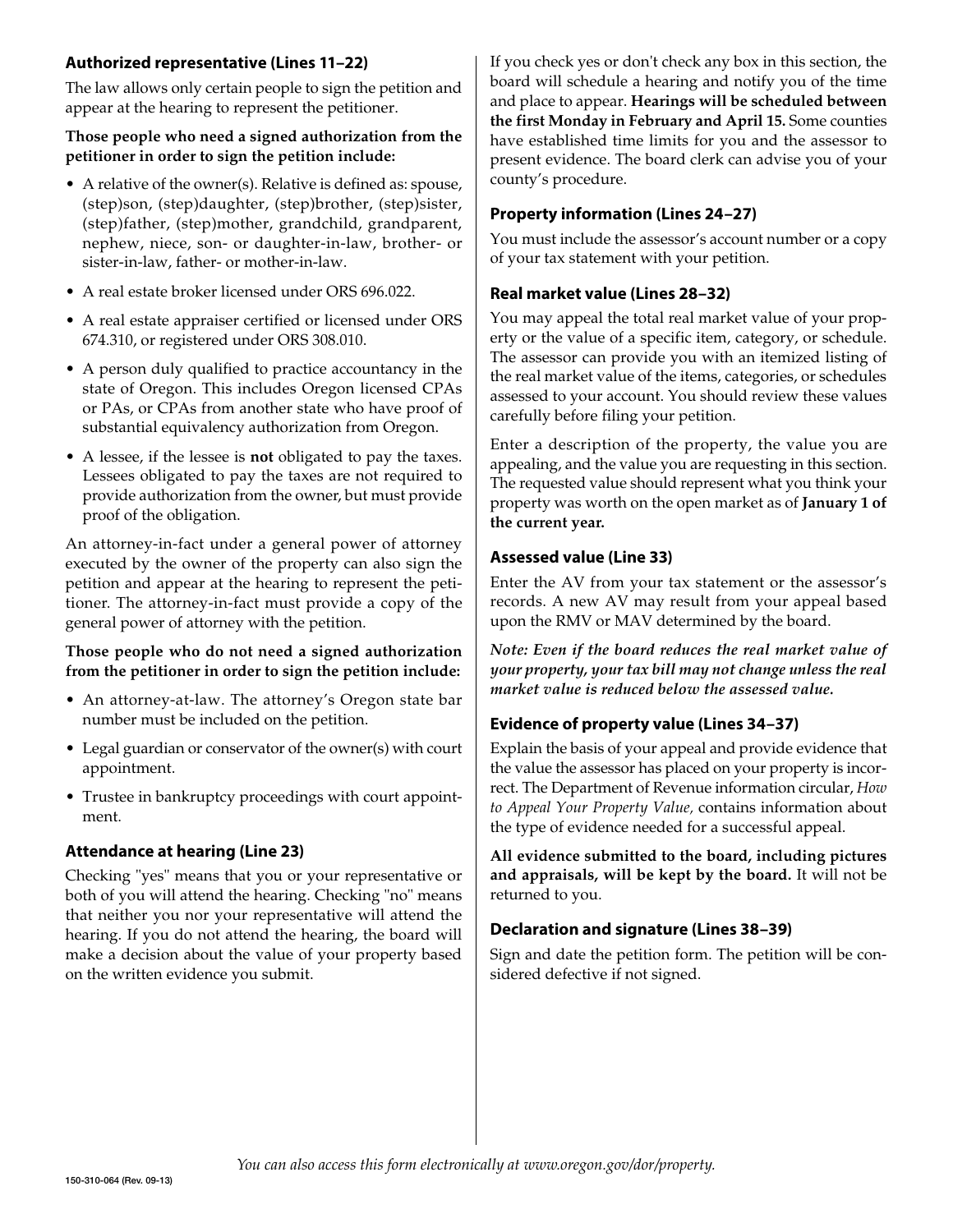For Official Use Only Petition Number and Date Received

# Board of Property Tax Appeals PERSONAL PROPERTY PETITION

for County

• Read all instructions carefully before completing this form.

• Please print or type the requested information on both sides of this petition.

• Complete one petition form for each account you are appealing.

- Return your completed petition(s) to the address shown on the back.
- • Please attach a copy of your tax statement.
- • If you wish to appeal the value of a manufactured structure, use the Real Property Petition (150-310-063) instead of this petition.

Petitioner (Person in whose name petition is filed)

| 1 Check the box that applies:                     |     |  | <b>Owner</b> |                                                               |         | Person or business, other than owner, obligated to pay taxes (attach proof of obligation) |  |                             |         |                                                               |  |
|---------------------------------------------------|-----|--|--------------|---------------------------------------------------------------|---------|-------------------------------------------------------------------------------------------|--|-----------------------------|---------|---------------------------------------------------------------|--|
| 2 Name-individual, corporation, or other business |     |  |              |                                                               |         | 3 Telephone number                                                                        |  |                             |         |                                                               |  |
|                                                   |     |  |              |                                                               |         | Daytime                                                                                   |  |                             | Evenina |                                                               |  |
| 5 City<br>4 Mailing address (street or PO Box)    |     |  |              |                                                               | 6 State | 7 ZIP code                                                                                |  | 8 E-mail address (optional) |         |                                                               |  |
| <b>FOR</b><br><b>BUSINESS</b><br><b>USE ONLY</b>  | و ا |  |              | Name of person acting for corporation, LLC, or other business |         |                                                                                           |  |                             |         | 10 Title (i.e., president, vice president, tax manager, etc.) |  |
|                                                   |     |  |              |                                                               |         |                                                                                           |  |                             |         |                                                               |  |

*If a representative is named on line 11, all correspondence regarding this petition will be mailed or delivered to the representative.*

| Representative                                                                                                                                                                                             | To be completed when petition is signed by an authorized representative of petitioner. Only certain<br>people qualify to act as an authorized representative. See the instructions for a list of who qualifies. |         |                                 |                  |             |                                                     |                                                                    |
|------------------------------------------------------------------------------------------------------------------------------------------------------------------------------------------------------------|-----------------------------------------------------------------------------------------------------------------------------------------------------------------------------------------------------------------|---------|---------------------------------|------------------|-------------|-----------------------------------------------------|--------------------------------------------------------------------|
| 11 Name of representative                                                                                                                                                                                  |                                                                                                                                                                                                                 |         | 12 Telephone number             |                  |             |                                                     |                                                                    |
|                                                                                                                                                                                                            |                                                                                                                                                                                                                 |         |                                 |                  |             |                                                     |                                                                    |
|                                                                                                                                                                                                            |                                                                                                                                                                                                                 | Daytime |                                 |                  |             | Evening                                             |                                                                    |
| 13 Mailing address (street or PO Box)                                                                                                                                                                      | 14 City                                                                                                                                                                                                         |         |                                 | 15 State         | 16 ZIP code |                                                     | 17 E-mail address (optional)                                       |
| 18 Relationship to petitioner named on line 2                                                                                                                                                              |                                                                                                                                                                                                                 |         |                                 |                  |             |                                                     |                                                                    |
| 19 Oregon state bar number                                                                                                                                                                                 | 20 Oregon appraiser license number                                                                                                                                                                              |         | 21 Oregon broker license number |                  |             |                                                     | 22 Oregon CPA or PA permit or S.E.A. number                        |
| Any refund resulting from this appeal will be made payable to the petitioner named on line 2 unless separate written authorization is<br>made to the county tax collector.<br><b>Attendance at Hearing</b> |                                                                                                                                                                                                                 |         |                                 |                  |             |                                                     |                                                                    |
| <sup>23</sup> Will you or your designated representative attend the hearing?<br>If you choose to not be present at the hearing, the board will make a decision based on the written evidence you submit.   |                                                                                                                                                                                                                 |         | <b>Yes</b>                      | <b>No</b>        |             |                                                     |                                                                    |
| <b>Property Information</b>                                                                                                                                                                                |                                                                                                                                                                                                                 |         |                                 |                  |             |                                                     |                                                                    |
| 24 Assessor's account number (from your tax statement)                                                                                                                                                     |                                                                                                                                                                                                                 |         |                                 |                  |             | 25 Code area number (from your tax statement)       |                                                                    |
| 26 Street address and city where property is located                                                                                                                                                       |                                                                                                                                                                                                                 |         |                                 | 27 Property type | Retail      | Industrial<br>Motel/Apartment   Small Manufacturing | <b>Floating Property</b><br>Office<br><b>Food Service</b><br>Other |